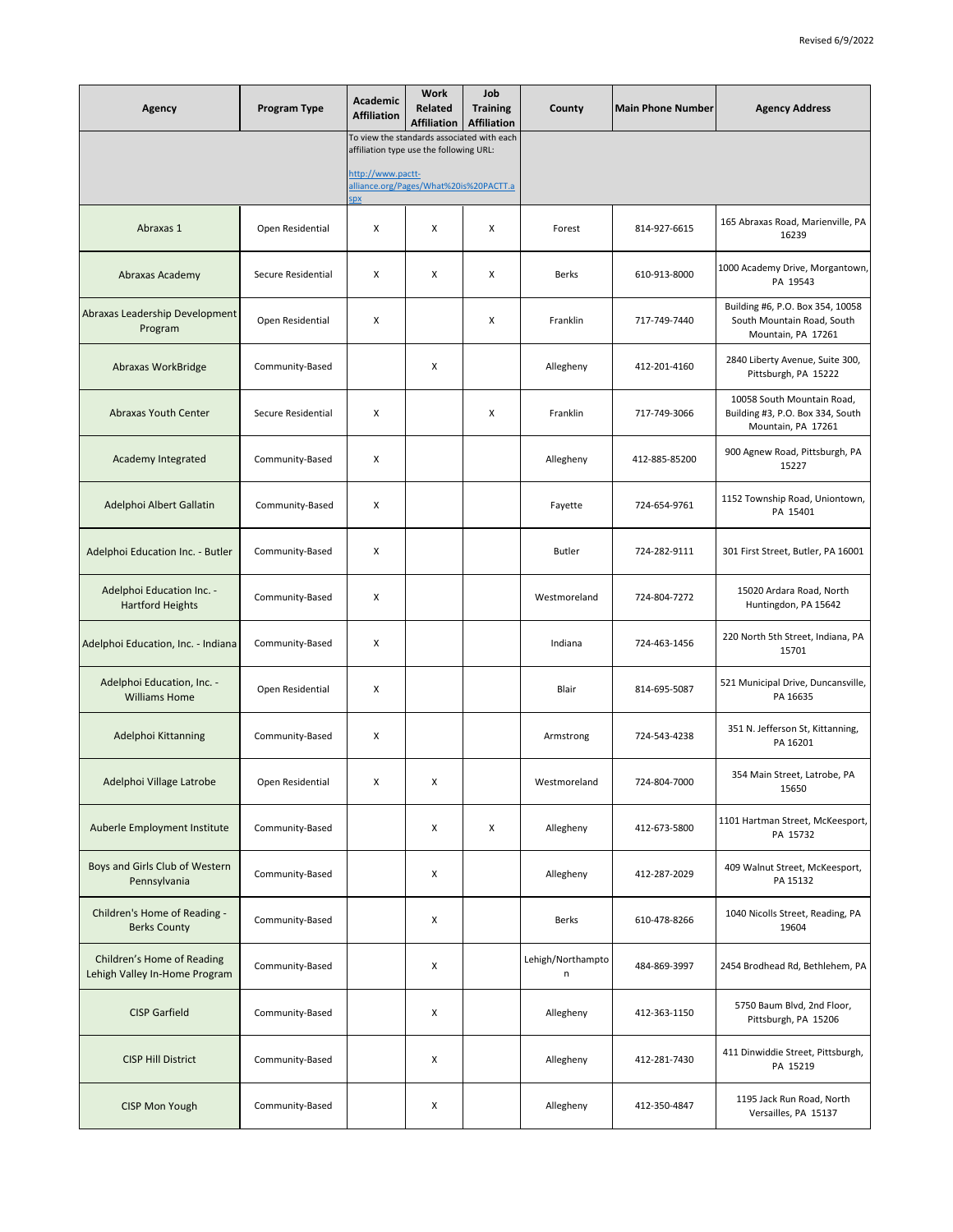| X<br><b>CISP Wilkinsburg</b><br>Community-Based<br>Allegheny<br>412-248-7550<br>15221<br>322 N Second Street,<br>x<br><b>CLANCY</b><br>Community-Based<br>Northumberland<br>570-495-2174<br>3rd Floor,<br>Sunbury, PA 17801<br>571 Mountain Road, Boiling<br><b>Diakon Center Point</b><br>х<br>X<br>Community-Based<br>Cumberland<br>717-960-6745<br>Springs, PA 17007<br><b>Easton Manor</b><br>X<br>215-491-3913<br>Open Residential<br>х<br>Bucks<br>18901<br>Erie Earn-It<br>X<br>814-451-6220<br>Community-Based<br>Erie<br>PA 16501<br>233 George Jr. Road, Grove City,<br>X<br>Х<br>X<br>724-458-9330<br>George Junior Republic<br>Open Residential<br>Mercer<br>PA 16127<br>Goodwill of Southwestern<br>X<br>118 52nd St, Pittsburgh, PA 15201<br>Community-Based<br>Allegheny<br>412-632-1742<br>Pennsylvania<br>5712 Iroquois Avenue,<br>X<br><b>Harborcreek Youth Services</b><br>Open Residential<br>Χ<br>Erie<br>814-899-7664<br>Harborcreek, PA 16421<br><b>JusticeWorks Youth Care - Berks</b><br>X<br>Community-Based<br>Berks<br>610-858-8095<br>19604<br>60 South Race Street, Greenville,<br>Open Residential<br>x<br>724-588-2520<br>Keystone Adolescent Center<br>Mercer<br>PA 16125<br>252 Sharon Road, Greenville, PA<br>Keystone Transitional Living -<br>X<br>x<br>724-589-5546<br>Open Residential<br>Mercer<br>16125<br>Male<br>95 South Race Street, Greenville,<br>x<br>724-589-5520<br><b>Keystone Female Services</b><br>Open Residential<br>Mercer<br>PA 16125<br>Loysville YDC<br>Secure Residential<br>Х<br>X<br>x<br>717-789-3841<br>Perry<br>17047-9754<br>Mathom House - Edison Court<br>215-343-7720<br>Open Residential<br>х<br><b>Bucks</b><br>18901<br>1101 Arch Street, Norristown, PA<br>Montgomery County OIC<br>Community-Based<br>Χ<br>Montgomery<br>610-279-9700<br>19401<br>900 Agnew Road, Pittsburgh, PA<br>Х<br>x<br>New Outlook Academy<br>Open Residential<br>$\pmb{\times}$<br>Allegheny<br>412-885-5200<br>15227<br>2005 North 2nd Street,<br><b>Northeast Treatment Evening</b><br>X<br>Philadelphia<br>Community-Based<br>215-425-7333<br>Reporting Center (NET ERC)<br>Philadelphia, PA 19122<br>North Central Secure Treatment<br>36 Kirkbride Drive, Danville, PA<br>х<br>X<br>x<br>Secure Residential<br>570-271-4700<br>Montour<br>17821<br>Unit - Boys Program<br>North Central Secure Treatment<br>36 Kirkbride Drive, Danville, PA<br>X<br>Secure Residential<br>Х<br>Χ<br>Montour<br>570-271-4700<br>17821<br>Unit - Girls Program<br><b>Outreach Center for Community</b><br>431 North 7th Avenue, Scranton,<br>570-348-6484<br>X<br>Community-Based<br>Lackawanna<br>PA 18503<br>Resources<br>Outside In - Pathways<br>X<br>Westmoreland<br>724-238-8441<br>Open Residential<br>15923<br>X<br>724-238-8441<br>Outside In - Voyager<br>Open Residential<br>Westmoreland<br>15923<br>370 N Seneca Street, Oil City, PA<br>Pathways Adolescent Center<br>Open Residential<br>X<br>X<br>814-678-0093<br>Venango<br>16301<br>Community-Based<br>X<br>Chester<br>484-889-1977<br>Pearls Academy<br>PA 19320<br>402 N. Fulton Street,<br>Community-Based<br>X<br>Lehigh<br>610-432-3919<br><b>Pinebrook Family Answers</b><br>Allentown, PA 18102<br>220 N. 5th Street, Reading, PA<br><b>SafeGuards</b><br>Community-Based<br>X<br>Berks<br>610-372-1484<br>19601<br>South Mountain Secure<br>10056 S Mountain Rd, South<br>Secure Residential<br>X<br>x<br>Franklin<br>717-749-7904<br>Mountain, PA 17261<br><b>Treatment Unit</b><br>1 Lighthouse Island, Tionesta, PA<br>X<br><b>Taylor Diversion</b><br>Open Residential<br>X<br>x<br>814-755-2422<br>Forest<br>16353<br>1100 Adams Ave, Philadelphia, PA<br>Community-Based<br>X<br>Philadelphia<br>215-342-5000<br>The Bridge<br>19124<br>839 Herman Road, Herman, PA<br>The Summit Academy<br>Open Residential<br>X<br>x<br><b>Butler</b><br>724-282-1995<br>16039<br>29 West Cherry Avenue, Room<br>Washington County - Jobs<br>Community-Based<br>x<br>x<br>Washington<br>724-228-6794<br>414, Washington, PA 15301<br>29 West Cherry Avenue, Room<br>Community-Based<br>x<br>x<br>Washington<br>724-228-6794<br><b>Washington County - Leaders</b><br>414, Washington, PA 15301<br>650 1/2 West Park Street,<br><b>Workforce Alliance</b><br>Community-Based<br>Wayne<br>570-390-7613<br>x<br>Honesdale, PA 18428 | <b>CISP North Side</b> | Community-Based | X | Allegheny | 412-442-5790 | 1710 North Franklin Street,<br>Pittsburgh, PA 15233 |
|--------------------------------------------------------------------------------------------------------------------------------------------------------------------------------------------------------------------------------------------------------------------------------------------------------------------------------------------------------------------------------------------------------------------------------------------------------------------------------------------------------------------------------------------------------------------------------------------------------------------------------------------------------------------------------------------------------------------------------------------------------------------------------------------------------------------------------------------------------------------------------------------------------------------------------------------------------------------------------------------------------------------------------------------------------------------------------------------------------------------------------------------------------------------------------------------------------------------------------------------------------------------------------------------------------------------------------------------------------------------------------------------------------------------------------------------------------------------------------------------------------------------------------------------------------------------------------------------------------------------------------------------------------------------------------------------------------------------------------------------------------------------------------------------------------------------------------------------------------------------------------------------------------------------------------------------------------------------------------------------------------------------------------------------------------------------------------------------------------------------------------------------------------------------------------------------------------------------------------------------------------------------------------------------------------------------------------------------------------------------------------------------------------------------------------------------------------------------------------------------------------------------------------------------------------------------------------------------------------------------------------------------------------------------------------------------------------------------------------------------------------------------------------------------------------------------------------------------------------------------------------------------------------------------------------------------------------------------------------------------------------------------------------------------------------------------------------------------------------------------------------------------------------------------------------------------------------------------------------------------------------------------------------------------------------------------------------------------------------------------------------------------------------------------------------------------------------------------------------------------------------------------------------------------------------------------------------------------------------------------------------------------------------------------------------------------------------------------------------------------------------------------------------------------------------------------------------------------------------------------------------------------------------------------------------------------------------------------------------------------------------------------------------------------------------------------------------------------------------------------------------------------------------------------------------------------------------------------------------------------------------------------------------------------------------------------------------------------|------------------------|-----------------|---|-----------|--------------|-----------------------------------------------------|
|                                                                                                                                                                                                                                                                                                                                                                                                                                                                                                                                                                                                                                                                                                                                                                                                                                                                                                                                                                                                                                                                                                                                                                                                                                                                                                                                                                                                                                                                                                                                                                                                                                                                                                                                                                                                                                                                                                                                                                                                                                                                                                                                                                                                                                                                                                                                                                                                                                                                                                                                                                                                                                                                                                                                                                                                                                                                                                                                                                                                                                                                                                                                                                                                                                                                                                                                                                                                                                                                                                                                                                                                                                                                                                                                                                                                                                                                                                                                                                                                                                                                                                                                                                                                                                                                                                                                            |                        |                 |   |           |              | 519 Penn Avenue, Wilkinsburg, PA                    |
|                                                                                                                                                                                                                                                                                                                                                                                                                                                                                                                                                                                                                                                                                                                                                                                                                                                                                                                                                                                                                                                                                                                                                                                                                                                                                                                                                                                                                                                                                                                                                                                                                                                                                                                                                                                                                                                                                                                                                                                                                                                                                                                                                                                                                                                                                                                                                                                                                                                                                                                                                                                                                                                                                                                                                                                                                                                                                                                                                                                                                                                                                                                                                                                                                                                                                                                                                                                                                                                                                                                                                                                                                                                                                                                                                                                                                                                                                                                                                                                                                                                                                                                                                                                                                                                                                                                                            |                        |                 |   |           |              |                                                     |
|                                                                                                                                                                                                                                                                                                                                                                                                                                                                                                                                                                                                                                                                                                                                                                                                                                                                                                                                                                                                                                                                                                                                                                                                                                                                                                                                                                                                                                                                                                                                                                                                                                                                                                                                                                                                                                                                                                                                                                                                                                                                                                                                                                                                                                                                                                                                                                                                                                                                                                                                                                                                                                                                                                                                                                                                                                                                                                                                                                                                                                                                                                                                                                                                                                                                                                                                                                                                                                                                                                                                                                                                                                                                                                                                                                                                                                                                                                                                                                                                                                                                                                                                                                                                                                                                                                                                            |                        |                 |   |           |              |                                                     |
|                                                                                                                                                                                                                                                                                                                                                                                                                                                                                                                                                                                                                                                                                                                                                                                                                                                                                                                                                                                                                                                                                                                                                                                                                                                                                                                                                                                                                                                                                                                                                                                                                                                                                                                                                                                                                                                                                                                                                                                                                                                                                                                                                                                                                                                                                                                                                                                                                                                                                                                                                                                                                                                                                                                                                                                                                                                                                                                                                                                                                                                                                                                                                                                                                                                                                                                                                                                                                                                                                                                                                                                                                                                                                                                                                                                                                                                                                                                                                                                                                                                                                                                                                                                                                                                                                                                                            |                        |                 |   |           |              | 1740 Easton Road, Doylestown, PA                    |
|                                                                                                                                                                                                                                                                                                                                                                                                                                                                                                                                                                                                                                                                                                                                                                                                                                                                                                                                                                                                                                                                                                                                                                                                                                                                                                                                                                                                                                                                                                                                                                                                                                                                                                                                                                                                                                                                                                                                                                                                                                                                                                                                                                                                                                                                                                                                                                                                                                                                                                                                                                                                                                                                                                                                                                                                                                                                                                                                                                                                                                                                                                                                                                                                                                                                                                                                                                                                                                                                                                                                                                                                                                                                                                                                                                                                                                                                                                                                                                                                                                                                                                                                                                                                                                                                                                                                            |                        |                 |   |           |              | 140 W. 6th Street, Room 401, Erie,                  |
|                                                                                                                                                                                                                                                                                                                                                                                                                                                                                                                                                                                                                                                                                                                                                                                                                                                                                                                                                                                                                                                                                                                                                                                                                                                                                                                                                                                                                                                                                                                                                                                                                                                                                                                                                                                                                                                                                                                                                                                                                                                                                                                                                                                                                                                                                                                                                                                                                                                                                                                                                                                                                                                                                                                                                                                                                                                                                                                                                                                                                                                                                                                                                                                                                                                                                                                                                                                                                                                                                                                                                                                                                                                                                                                                                                                                                                                                                                                                                                                                                                                                                                                                                                                                                                                                                                                                            |                        |                 |   |           |              |                                                     |
|                                                                                                                                                                                                                                                                                                                                                                                                                                                                                                                                                                                                                                                                                                                                                                                                                                                                                                                                                                                                                                                                                                                                                                                                                                                                                                                                                                                                                                                                                                                                                                                                                                                                                                                                                                                                                                                                                                                                                                                                                                                                                                                                                                                                                                                                                                                                                                                                                                                                                                                                                                                                                                                                                                                                                                                                                                                                                                                                                                                                                                                                                                                                                                                                                                                                                                                                                                                                                                                                                                                                                                                                                                                                                                                                                                                                                                                                                                                                                                                                                                                                                                                                                                                                                                                                                                                                            |                        |                 |   |           |              |                                                     |
|                                                                                                                                                                                                                                                                                                                                                                                                                                                                                                                                                                                                                                                                                                                                                                                                                                                                                                                                                                                                                                                                                                                                                                                                                                                                                                                                                                                                                                                                                                                                                                                                                                                                                                                                                                                                                                                                                                                                                                                                                                                                                                                                                                                                                                                                                                                                                                                                                                                                                                                                                                                                                                                                                                                                                                                                                                                                                                                                                                                                                                                                                                                                                                                                                                                                                                                                                                                                                                                                                                                                                                                                                                                                                                                                                                                                                                                                                                                                                                                                                                                                                                                                                                                                                                                                                                                                            |                        |                 |   |           |              |                                                     |
|                                                                                                                                                                                                                                                                                                                                                                                                                                                                                                                                                                                                                                                                                                                                                                                                                                                                                                                                                                                                                                                                                                                                                                                                                                                                                                                                                                                                                                                                                                                                                                                                                                                                                                                                                                                                                                                                                                                                                                                                                                                                                                                                                                                                                                                                                                                                                                                                                                                                                                                                                                                                                                                                                                                                                                                                                                                                                                                                                                                                                                                                                                                                                                                                                                                                                                                                                                                                                                                                                                                                                                                                                                                                                                                                                                                                                                                                                                                                                                                                                                                                                                                                                                                                                                                                                                                                            |                        |                 |   |           |              | 1120 Richmond Street, Reading, PA                   |
|                                                                                                                                                                                                                                                                                                                                                                                                                                                                                                                                                                                                                                                                                                                                                                                                                                                                                                                                                                                                                                                                                                                                                                                                                                                                                                                                                                                                                                                                                                                                                                                                                                                                                                                                                                                                                                                                                                                                                                                                                                                                                                                                                                                                                                                                                                                                                                                                                                                                                                                                                                                                                                                                                                                                                                                                                                                                                                                                                                                                                                                                                                                                                                                                                                                                                                                                                                                                                                                                                                                                                                                                                                                                                                                                                                                                                                                                                                                                                                                                                                                                                                                                                                                                                                                                                                                                            |                        |                 |   |           |              |                                                     |
|                                                                                                                                                                                                                                                                                                                                                                                                                                                                                                                                                                                                                                                                                                                                                                                                                                                                                                                                                                                                                                                                                                                                                                                                                                                                                                                                                                                                                                                                                                                                                                                                                                                                                                                                                                                                                                                                                                                                                                                                                                                                                                                                                                                                                                                                                                                                                                                                                                                                                                                                                                                                                                                                                                                                                                                                                                                                                                                                                                                                                                                                                                                                                                                                                                                                                                                                                                                                                                                                                                                                                                                                                                                                                                                                                                                                                                                                                                                                                                                                                                                                                                                                                                                                                                                                                                                                            |                        |                 |   |           |              |                                                     |
|                                                                                                                                                                                                                                                                                                                                                                                                                                                                                                                                                                                                                                                                                                                                                                                                                                                                                                                                                                                                                                                                                                                                                                                                                                                                                                                                                                                                                                                                                                                                                                                                                                                                                                                                                                                                                                                                                                                                                                                                                                                                                                                                                                                                                                                                                                                                                                                                                                                                                                                                                                                                                                                                                                                                                                                                                                                                                                                                                                                                                                                                                                                                                                                                                                                                                                                                                                                                                                                                                                                                                                                                                                                                                                                                                                                                                                                                                                                                                                                                                                                                                                                                                                                                                                                                                                                                            |                        |                 |   |           |              |                                                     |
|                                                                                                                                                                                                                                                                                                                                                                                                                                                                                                                                                                                                                                                                                                                                                                                                                                                                                                                                                                                                                                                                                                                                                                                                                                                                                                                                                                                                                                                                                                                                                                                                                                                                                                                                                                                                                                                                                                                                                                                                                                                                                                                                                                                                                                                                                                                                                                                                                                                                                                                                                                                                                                                                                                                                                                                                                                                                                                                                                                                                                                                                                                                                                                                                                                                                                                                                                                                                                                                                                                                                                                                                                                                                                                                                                                                                                                                                                                                                                                                                                                                                                                                                                                                                                                                                                                                                            |                        |                 |   |           |              | 10 Opportunity Drive, Loysville, PA                 |
|                                                                                                                                                                                                                                                                                                                                                                                                                                                                                                                                                                                                                                                                                                                                                                                                                                                                                                                                                                                                                                                                                                                                                                                                                                                                                                                                                                                                                                                                                                                                                                                                                                                                                                                                                                                                                                                                                                                                                                                                                                                                                                                                                                                                                                                                                                                                                                                                                                                                                                                                                                                                                                                                                                                                                                                                                                                                                                                                                                                                                                                                                                                                                                                                                                                                                                                                                                                                                                                                                                                                                                                                                                                                                                                                                                                                                                                                                                                                                                                                                                                                                                                                                                                                                                                                                                                                            |                        |                 |   |           |              | 1740 Easton Road, Doylestown, PA                    |
|                                                                                                                                                                                                                                                                                                                                                                                                                                                                                                                                                                                                                                                                                                                                                                                                                                                                                                                                                                                                                                                                                                                                                                                                                                                                                                                                                                                                                                                                                                                                                                                                                                                                                                                                                                                                                                                                                                                                                                                                                                                                                                                                                                                                                                                                                                                                                                                                                                                                                                                                                                                                                                                                                                                                                                                                                                                                                                                                                                                                                                                                                                                                                                                                                                                                                                                                                                                                                                                                                                                                                                                                                                                                                                                                                                                                                                                                                                                                                                                                                                                                                                                                                                                                                                                                                                                                            |                        |                 |   |           |              |                                                     |
|                                                                                                                                                                                                                                                                                                                                                                                                                                                                                                                                                                                                                                                                                                                                                                                                                                                                                                                                                                                                                                                                                                                                                                                                                                                                                                                                                                                                                                                                                                                                                                                                                                                                                                                                                                                                                                                                                                                                                                                                                                                                                                                                                                                                                                                                                                                                                                                                                                                                                                                                                                                                                                                                                                                                                                                                                                                                                                                                                                                                                                                                                                                                                                                                                                                                                                                                                                                                                                                                                                                                                                                                                                                                                                                                                                                                                                                                                                                                                                                                                                                                                                                                                                                                                                                                                                                                            |                        |                 |   |           |              |                                                     |
|                                                                                                                                                                                                                                                                                                                                                                                                                                                                                                                                                                                                                                                                                                                                                                                                                                                                                                                                                                                                                                                                                                                                                                                                                                                                                                                                                                                                                                                                                                                                                                                                                                                                                                                                                                                                                                                                                                                                                                                                                                                                                                                                                                                                                                                                                                                                                                                                                                                                                                                                                                                                                                                                                                                                                                                                                                                                                                                                                                                                                                                                                                                                                                                                                                                                                                                                                                                                                                                                                                                                                                                                                                                                                                                                                                                                                                                                                                                                                                                                                                                                                                                                                                                                                                                                                                                                            |                        |                 |   |           |              |                                                     |
|                                                                                                                                                                                                                                                                                                                                                                                                                                                                                                                                                                                                                                                                                                                                                                                                                                                                                                                                                                                                                                                                                                                                                                                                                                                                                                                                                                                                                                                                                                                                                                                                                                                                                                                                                                                                                                                                                                                                                                                                                                                                                                                                                                                                                                                                                                                                                                                                                                                                                                                                                                                                                                                                                                                                                                                                                                                                                                                                                                                                                                                                                                                                                                                                                                                                                                                                                                                                                                                                                                                                                                                                                                                                                                                                                                                                                                                                                                                                                                                                                                                                                                                                                                                                                                                                                                                                            |                        |                 |   |           |              |                                                     |
|                                                                                                                                                                                                                                                                                                                                                                                                                                                                                                                                                                                                                                                                                                                                                                                                                                                                                                                                                                                                                                                                                                                                                                                                                                                                                                                                                                                                                                                                                                                                                                                                                                                                                                                                                                                                                                                                                                                                                                                                                                                                                                                                                                                                                                                                                                                                                                                                                                                                                                                                                                                                                                                                                                                                                                                                                                                                                                                                                                                                                                                                                                                                                                                                                                                                                                                                                                                                                                                                                                                                                                                                                                                                                                                                                                                                                                                                                                                                                                                                                                                                                                                                                                                                                                                                                                                                            |                        |                 |   |           |              |                                                     |
|                                                                                                                                                                                                                                                                                                                                                                                                                                                                                                                                                                                                                                                                                                                                                                                                                                                                                                                                                                                                                                                                                                                                                                                                                                                                                                                                                                                                                                                                                                                                                                                                                                                                                                                                                                                                                                                                                                                                                                                                                                                                                                                                                                                                                                                                                                                                                                                                                                                                                                                                                                                                                                                                                                                                                                                                                                                                                                                                                                                                                                                                                                                                                                                                                                                                                                                                                                                                                                                                                                                                                                                                                                                                                                                                                                                                                                                                                                                                                                                                                                                                                                                                                                                                                                                                                                                                            |                        |                 |   |           |              |                                                     |
|                                                                                                                                                                                                                                                                                                                                                                                                                                                                                                                                                                                                                                                                                                                                                                                                                                                                                                                                                                                                                                                                                                                                                                                                                                                                                                                                                                                                                                                                                                                                                                                                                                                                                                                                                                                                                                                                                                                                                                                                                                                                                                                                                                                                                                                                                                                                                                                                                                                                                                                                                                                                                                                                                                                                                                                                                                                                                                                                                                                                                                                                                                                                                                                                                                                                                                                                                                                                                                                                                                                                                                                                                                                                                                                                                                                                                                                                                                                                                                                                                                                                                                                                                                                                                                                                                                                                            |                        |                 |   |           |              | 1050 Fort Palmer Road, Bolivar, PA                  |
|                                                                                                                                                                                                                                                                                                                                                                                                                                                                                                                                                                                                                                                                                                                                                                                                                                                                                                                                                                                                                                                                                                                                                                                                                                                                                                                                                                                                                                                                                                                                                                                                                                                                                                                                                                                                                                                                                                                                                                                                                                                                                                                                                                                                                                                                                                                                                                                                                                                                                                                                                                                                                                                                                                                                                                                                                                                                                                                                                                                                                                                                                                                                                                                                                                                                                                                                                                                                                                                                                                                                                                                                                                                                                                                                                                                                                                                                                                                                                                                                                                                                                                                                                                                                                                                                                                                                            |                        |                 |   |           |              | 1050 Fort Palmer Road, Bolivar, PA                  |
|                                                                                                                                                                                                                                                                                                                                                                                                                                                                                                                                                                                                                                                                                                                                                                                                                                                                                                                                                                                                                                                                                                                                                                                                                                                                                                                                                                                                                                                                                                                                                                                                                                                                                                                                                                                                                                                                                                                                                                                                                                                                                                                                                                                                                                                                                                                                                                                                                                                                                                                                                                                                                                                                                                                                                                                                                                                                                                                                                                                                                                                                                                                                                                                                                                                                                                                                                                                                                                                                                                                                                                                                                                                                                                                                                                                                                                                                                                                                                                                                                                                                                                                                                                                                                                                                                                                                            |                        |                 |   |           |              |                                                     |
|                                                                                                                                                                                                                                                                                                                                                                                                                                                                                                                                                                                                                                                                                                                                                                                                                                                                                                                                                                                                                                                                                                                                                                                                                                                                                                                                                                                                                                                                                                                                                                                                                                                                                                                                                                                                                                                                                                                                                                                                                                                                                                                                                                                                                                                                                                                                                                                                                                                                                                                                                                                                                                                                                                                                                                                                                                                                                                                                                                                                                                                                                                                                                                                                                                                                                                                                                                                                                                                                                                                                                                                                                                                                                                                                                                                                                                                                                                                                                                                                                                                                                                                                                                                                                                                                                                                                            |                        |                 |   |           |              | 545 E. Lincoln Hwy Coatesville                      |
|                                                                                                                                                                                                                                                                                                                                                                                                                                                                                                                                                                                                                                                                                                                                                                                                                                                                                                                                                                                                                                                                                                                                                                                                                                                                                                                                                                                                                                                                                                                                                                                                                                                                                                                                                                                                                                                                                                                                                                                                                                                                                                                                                                                                                                                                                                                                                                                                                                                                                                                                                                                                                                                                                                                                                                                                                                                                                                                                                                                                                                                                                                                                                                                                                                                                                                                                                                                                                                                                                                                                                                                                                                                                                                                                                                                                                                                                                                                                                                                                                                                                                                                                                                                                                                                                                                                                            |                        |                 |   |           |              |                                                     |
|                                                                                                                                                                                                                                                                                                                                                                                                                                                                                                                                                                                                                                                                                                                                                                                                                                                                                                                                                                                                                                                                                                                                                                                                                                                                                                                                                                                                                                                                                                                                                                                                                                                                                                                                                                                                                                                                                                                                                                                                                                                                                                                                                                                                                                                                                                                                                                                                                                                                                                                                                                                                                                                                                                                                                                                                                                                                                                                                                                                                                                                                                                                                                                                                                                                                                                                                                                                                                                                                                                                                                                                                                                                                                                                                                                                                                                                                                                                                                                                                                                                                                                                                                                                                                                                                                                                                            |                        |                 |   |           |              |                                                     |
|                                                                                                                                                                                                                                                                                                                                                                                                                                                                                                                                                                                                                                                                                                                                                                                                                                                                                                                                                                                                                                                                                                                                                                                                                                                                                                                                                                                                                                                                                                                                                                                                                                                                                                                                                                                                                                                                                                                                                                                                                                                                                                                                                                                                                                                                                                                                                                                                                                                                                                                                                                                                                                                                                                                                                                                                                                                                                                                                                                                                                                                                                                                                                                                                                                                                                                                                                                                                                                                                                                                                                                                                                                                                                                                                                                                                                                                                                                                                                                                                                                                                                                                                                                                                                                                                                                                                            |                        |                 |   |           |              |                                                     |
|                                                                                                                                                                                                                                                                                                                                                                                                                                                                                                                                                                                                                                                                                                                                                                                                                                                                                                                                                                                                                                                                                                                                                                                                                                                                                                                                                                                                                                                                                                                                                                                                                                                                                                                                                                                                                                                                                                                                                                                                                                                                                                                                                                                                                                                                                                                                                                                                                                                                                                                                                                                                                                                                                                                                                                                                                                                                                                                                                                                                                                                                                                                                                                                                                                                                                                                                                                                                                                                                                                                                                                                                                                                                                                                                                                                                                                                                                                                                                                                                                                                                                                                                                                                                                                                                                                                                            |                        |                 |   |           |              |                                                     |
|                                                                                                                                                                                                                                                                                                                                                                                                                                                                                                                                                                                                                                                                                                                                                                                                                                                                                                                                                                                                                                                                                                                                                                                                                                                                                                                                                                                                                                                                                                                                                                                                                                                                                                                                                                                                                                                                                                                                                                                                                                                                                                                                                                                                                                                                                                                                                                                                                                                                                                                                                                                                                                                                                                                                                                                                                                                                                                                                                                                                                                                                                                                                                                                                                                                                                                                                                                                                                                                                                                                                                                                                                                                                                                                                                                                                                                                                                                                                                                                                                                                                                                                                                                                                                                                                                                                                            |                        |                 |   |           |              |                                                     |
|                                                                                                                                                                                                                                                                                                                                                                                                                                                                                                                                                                                                                                                                                                                                                                                                                                                                                                                                                                                                                                                                                                                                                                                                                                                                                                                                                                                                                                                                                                                                                                                                                                                                                                                                                                                                                                                                                                                                                                                                                                                                                                                                                                                                                                                                                                                                                                                                                                                                                                                                                                                                                                                                                                                                                                                                                                                                                                                                                                                                                                                                                                                                                                                                                                                                                                                                                                                                                                                                                                                                                                                                                                                                                                                                                                                                                                                                                                                                                                                                                                                                                                                                                                                                                                                                                                                                            |                        |                 |   |           |              |                                                     |
|                                                                                                                                                                                                                                                                                                                                                                                                                                                                                                                                                                                                                                                                                                                                                                                                                                                                                                                                                                                                                                                                                                                                                                                                                                                                                                                                                                                                                                                                                                                                                                                                                                                                                                                                                                                                                                                                                                                                                                                                                                                                                                                                                                                                                                                                                                                                                                                                                                                                                                                                                                                                                                                                                                                                                                                                                                                                                                                                                                                                                                                                                                                                                                                                                                                                                                                                                                                                                                                                                                                                                                                                                                                                                                                                                                                                                                                                                                                                                                                                                                                                                                                                                                                                                                                                                                                                            |                        |                 |   |           |              |                                                     |
|                                                                                                                                                                                                                                                                                                                                                                                                                                                                                                                                                                                                                                                                                                                                                                                                                                                                                                                                                                                                                                                                                                                                                                                                                                                                                                                                                                                                                                                                                                                                                                                                                                                                                                                                                                                                                                                                                                                                                                                                                                                                                                                                                                                                                                                                                                                                                                                                                                                                                                                                                                                                                                                                                                                                                                                                                                                                                                                                                                                                                                                                                                                                                                                                                                                                                                                                                                                                                                                                                                                                                                                                                                                                                                                                                                                                                                                                                                                                                                                                                                                                                                                                                                                                                                                                                                                                            |                        |                 |   |           |              |                                                     |
|                                                                                                                                                                                                                                                                                                                                                                                                                                                                                                                                                                                                                                                                                                                                                                                                                                                                                                                                                                                                                                                                                                                                                                                                                                                                                                                                                                                                                                                                                                                                                                                                                                                                                                                                                                                                                                                                                                                                                                                                                                                                                                                                                                                                                                                                                                                                                                                                                                                                                                                                                                                                                                                                                                                                                                                                                                                                                                                                                                                                                                                                                                                                                                                                                                                                                                                                                                                                                                                                                                                                                                                                                                                                                                                                                                                                                                                                                                                                                                                                                                                                                                                                                                                                                                                                                                                                            |                        |                 |   |           |              |                                                     |